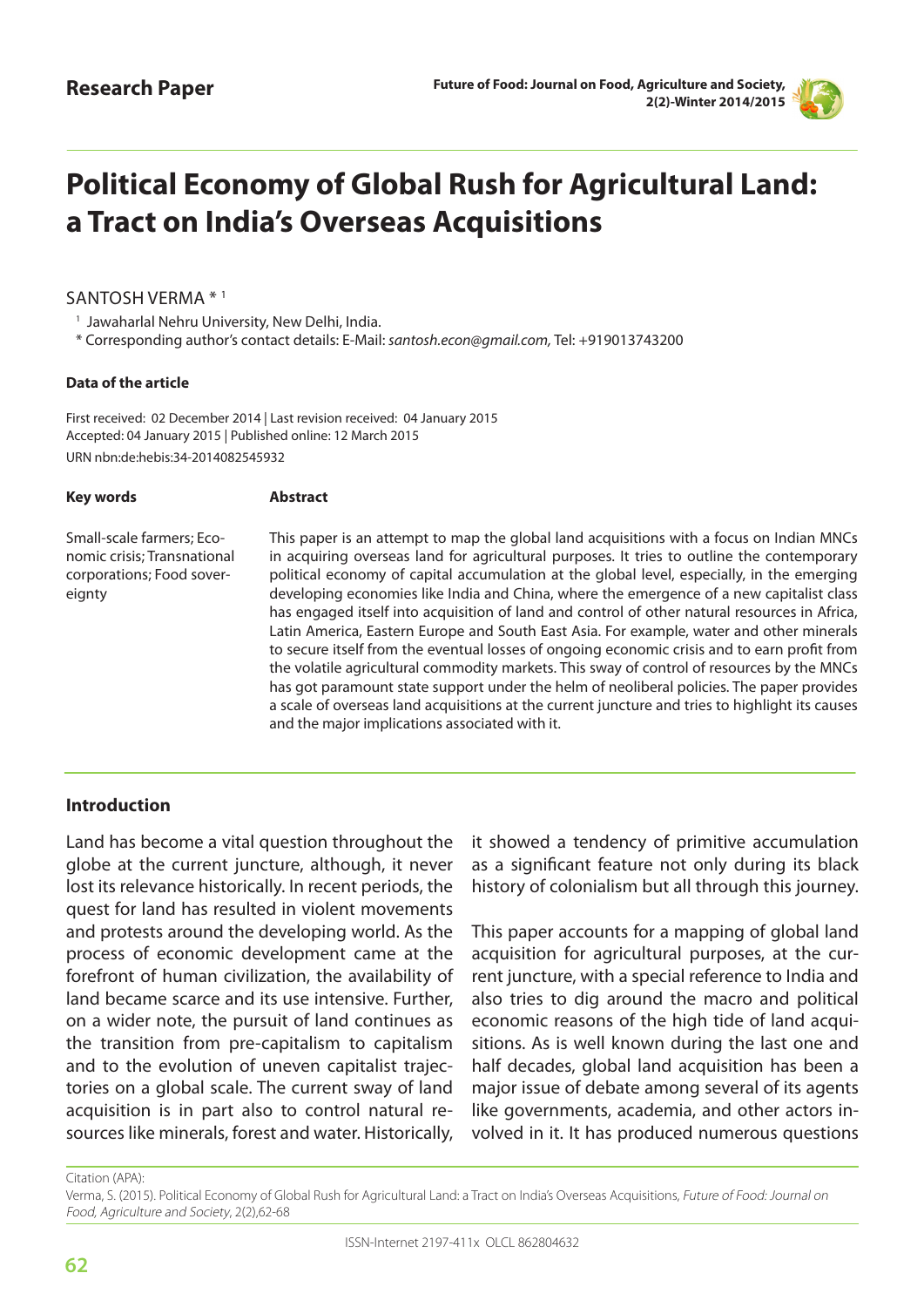and has brought people's movements in the developing south. Today's investors in land are economically powerful international and national actors which include; first, the multinational corporations (MNCs) working in agribusiness and as well as in other sectors, second, the national governments, equity fund holders and banks, third, a relatively less powerful entities, for example, the association of farmers, with active support from their domestic governments. They have purchased or leased in land for a variety of purposes including cultivation of food crops and a range of non-food crops.

#### **The Political Economy of Land Acquisition**

As mentioned above, land acquisitions are not a new phenomenon. It has been observed that in the 19th and 20th century several American and European companies and enterprises controlled large plantations in Asia, Africa and Latin America, but the decolonization of these countries changed this trend converting it into contractual relationships with local suppliers (UNTACD 2009a). In the last couple of decades, a new drift has taken place with economic liberalization being at the forefront of policy making, a wave of foreign investment in agriculture has emerged. These investments came initially in the areas of contract farming, agricultural processing and marketing. It further augmented into direct ownership of land for the farming activities and creating value chains for production and marketing by the MNCs and other equity holders. For example, there has been massive foreign direct investment (FDI) in mergers and acquisitions in agriculture in the last couple of decades. UNCTAD (2009b) reports that in areas such as agriculture, forestry and fishing, the FDI inflow was \$ 559 million in 1990; it reached to \$ 1194 million in 1994, \$ 1601 million in 2000, \$ 2471 million in 2004 and \$ 5450 million in 2007. The report claims that FDI in agriculture, forestry and fishing has increased almost 875 percent in only 17 years worldwide. This report further claims that the FDI inflow in agriculture, forestry and fishing had witnessed an almost 2000 percent increase in the developing countries in the same period.

The question arises about the significant political economic drivers of these overseas land acquisitions and resulting political, economic and social changes taking place, mostly in developing countries. The World Bank report (2010) claims that large scale farming systems would promote sustainable agriculture and would also benefit for the rural transformation as it would help the small farmers through outgrower programmes. It further suggests that foreign investment in farming can provide opportunities to poor countries with a large agricultural sector and ample endowments of land that lack long standing under investment and access to better technology via creating efficiency and economies of scale in production. It again emphasizes that corporate farming and investments in other natural resources at a large scale would promote better infrastructure, establish an efficient supply chain and also would fetch more taxable income to the governments which under smallholder production are less possible.

It suggests that the World Bank has promoted the market based approach to land management in developing countries under the famous conditional lending schemes and policy advocacy which means conversion of customary land rights of the people into marketable titles as well as disengagement of the state, and legal reforms necessary for western style industrialized land markets to function (GRAIN, 2010). This pro-market rush for land acquisition also must be looked into the ongoing crisis of capitalism. The transformation of capitalism, from a pre World War II phase to its golden age and now to its current stage, has given birth to a serious crisis of accumulation and is characterized by highly mobile global finance capital which has a destabilizing impact throughout the globe (Patnaik, 2004). The global finance capital which accentuates into primitive accumulation of capital has caused periodic fluctuations and has created intense phases of creative destruction, leading to the current economic crisis, first, in the developed world and then spread into developing countries. The rise of finance capital has hugely benefited the upper classes and has restored power to the ruling elites in Europe and the USA. It has also crafted situations for capitalist class formation and immense shuffling of class structures in the developing countries like China, India, and Russia. (Harvey, 2006).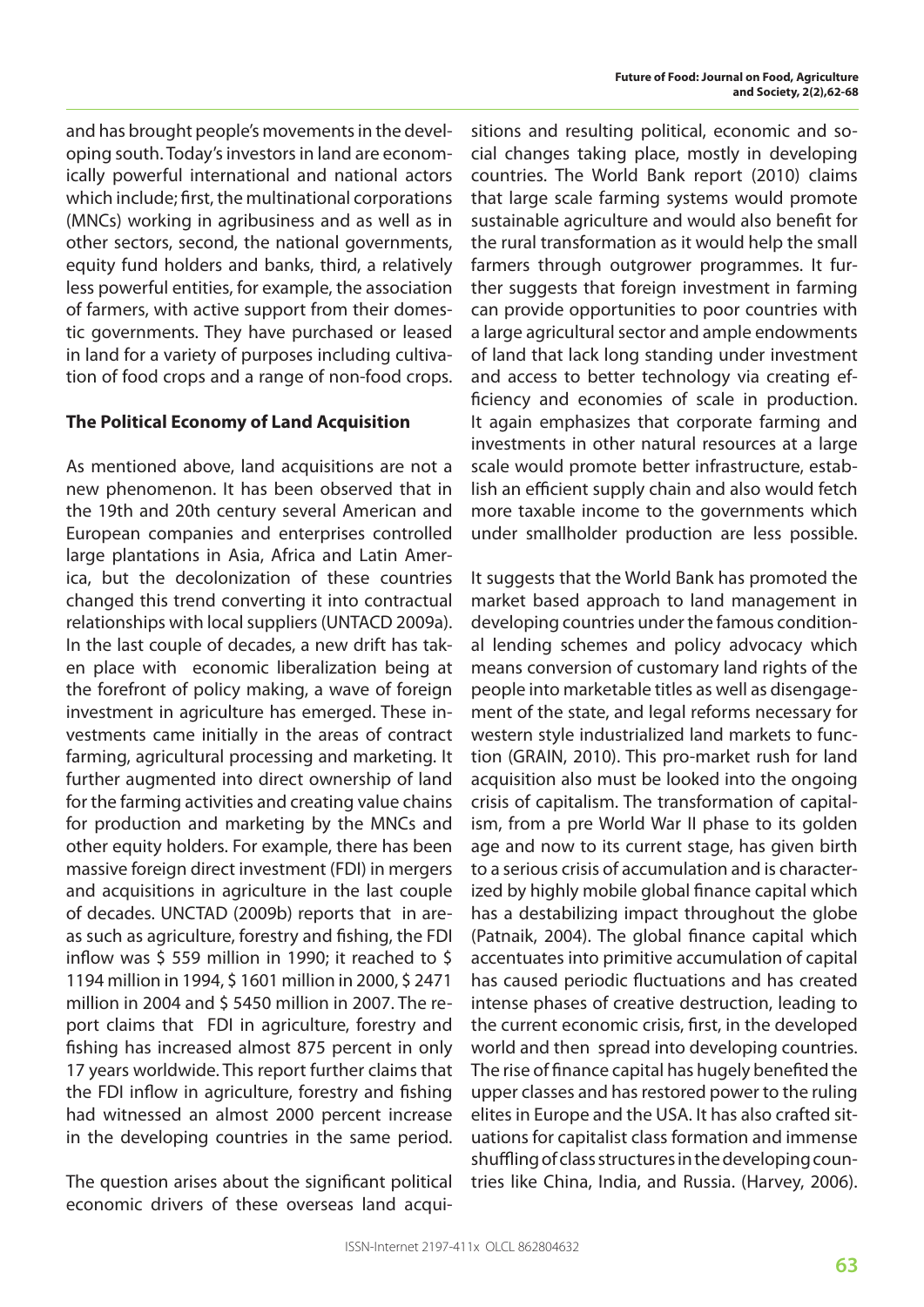So, due to the ongoing economic crisis, its associated risks and losses in the financial sectors (shares, equities, and debentures' markets) at the one hand, and on the other, the rise of a new capitalist class in the developing countries led to turn the interests of stake holders in the land markets of African, Asian, and Latin American, Eastern European and Oceanian countries to produce exportable crops to earn profits. This act of taking the people's land for large scale industrialized production results in the concentration of land into fewer hands. It creates the dangers of primitive accumulation of capital and is characterized as theft and appropriation of the common property of petty producers, peasants and the people, through encroaching upon or buying the state property at throw away prices (Patnaik, 2011). This process of primitive accumulation is called the monopolization of resources (Lenin, 1917; Baran and Sweezy, 1966) where commoditization and privatization of land and other resources take place via the vigorous eviction of peasant society. Common and collective rights become private property. Suppression of indigenous forms of production and consumption take place; and monetization of exchange becomes a common phenomenon.

The commodity speculation and the added profits with it in the global agricultural markets, which was a derived notion to avoid losses in the securities and real estate markets, caused a sharp increase in the food commodity prices globally with no or little increase in agricultural production in the period from 2005-09. It caused global food prices to rise by 71 percent in the period of just 15 months from the end of 2006 to May 2008 (FAO, 2009). The

rising prices of the food commodities resulted in the mounting cost of the annual food basket of the least developed countries to three times higher in 2008 what it was in 2000, basically, not due to an increase in the volume of trade but the rise in prices of these commodities due to speculation (UN, 2009). The rise in prices of these food commodities resulted in the absolute rise in the number of hungry and poor in the world to 1.25 billion in 2009 which declined to 805 million in 2012-14 of which a majority of the people live in developing countries according to the FAO (2014). So, with the rising prices of food commodities, the traders and MNCs invested in land in the developing countries to accumulate profits as investment in land and commodity speculation became the most profitable avenue in the ongoing economic crisis.

#### **A Profile of Global Land Acquisition**

The availability of data regarding culminated land deals is one of the difficult tasks and reliability on this data is also ambiguous. Land acquired data in developing countries are highly underestimated as the investor or targeted country governments do not provide an actual scale of land acquisition due to ambiguity in land deals. The World Bank report (2010) on land acquisition claims that the global investors in land have shown their interests in 56 million hectares (almost 1 percent of the total agricultural land of the world) in various parts of the world which include Africa, Asia, Latin America, Eastern Europe and Oceania. Another prominent organisation, Land Matrix, provides data regarding land acquisitions for agricultural purposes globally.

| <b>Crops/Continent</b>                 | <b>Africa</b> | America Asia |      | <b>Europe</b> | <b>Oceania</b> | <b>Total</b> |
|----------------------------------------|---------------|--------------|------|---------------|----------------|--------------|
| Food Crops                             | 2.12          | 0.72         | 0.24 | 0.15          | 0.06           | 3.28         |
| Non-Food Crops                         | 7.17          | 0.84         | 2.06 |               | 0.16           | 11.24        |
| <b>Flex Crops</b>                      | 1.83          | 1.05         | 3.26 | $\Omega$      | 0.21           | 6.35         |
| Multiple Crops in Different Categories | 4.88          | 0.85         | 0.94 | 1.7           | 1.83           | 10.21        |
| Total                                  | 16            | 3.47         | 6.5  | 2.85          | 2.26           | 31.07        |

#### **Table 1. Scale of Global Land Acquisition (2003-13, in million hectares)**

Source: Land Matrix, Available on *http://www.landmatrix.org/en/get-the-idea/agricultural-drivers/.*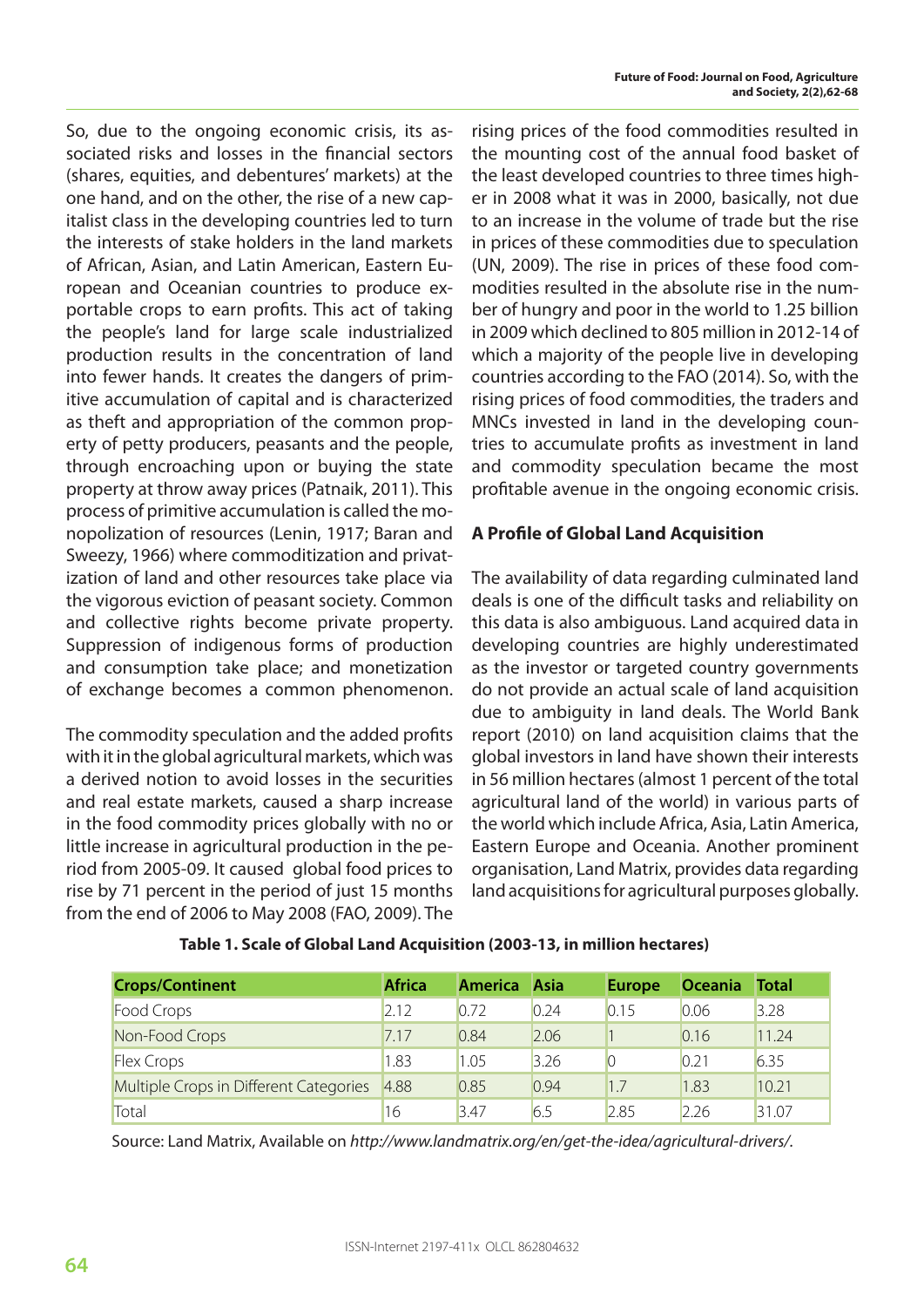

Notes: Red Dots showing Targeted Low and Middle income Developing Countries for Land Deals

**Figure 1. Global Map of Targeted Low and Middle Income Countries for Land Acquisition** Source: Land Matrix. Available on *http://www.landmatrix.org/en/get-the-idea/global-map-investments/.*

| <b>Biggest 10 Investor</b><br><b>Countries</b> | <b>Land Grabbed (in 000</b><br>hectares) | <b>Biggest 10 Targeted</b><br><b>Countries</b> | <b>Land Grabbed (in</b><br>000 hectares) |
|------------------------------------------------|------------------------------------------|------------------------------------------------|------------------------------------------|
| <b>USA</b>                                     | 7093.6                                   | Papua New Guinea                               | 3799.2                                   |
| Malaysia                                       | 3589.9                                   | Indonesia                                      | 3636.4                                   |
| Singapore                                      | 2938.4                                   | South Sudan                                    | 3491.5                                   |
| United Arab Emirates                           | 2837.4                                   | <b>DRC</b>                                     | 2765.2                                   |
| <b>UK</b>                                      | 2332.4                                   | Mozambique                                     | 2205.8                                   |
| India                                          | 2080.6                                   | Congo                                          | 2132                                     |
| Canada                                         | 2072.5                                   | <b>Brazil</b>                                  | 1811.2                                   |
| <b>Netherlands</b>                             | 1695.3                                   | <b>Russian Federation</b>                      | 1731.9                                   |
| <b>Russian Federation</b>                      | 1583.9                                   | Ukraine                                        | 1600.2                                   |
| Saudi Arabia                                   | 1587.2                                   | Liberia                                        | 1340.8                                   |

**Table 2. Biggest 10 Investor and Targeted Countries for Land Acquisition**

Source: Land Matrix. Available on *http://www.landmatrix.org/en/get-the-idea/agricultural-drivers/*

**Figure 1** shows a world map having concluded

land deals in the low and middle income develop-MNCs and other actors for the production of food ing countries. The red dots in the picture show the and non-food commodities. According to Land particular countries where land is acquired by the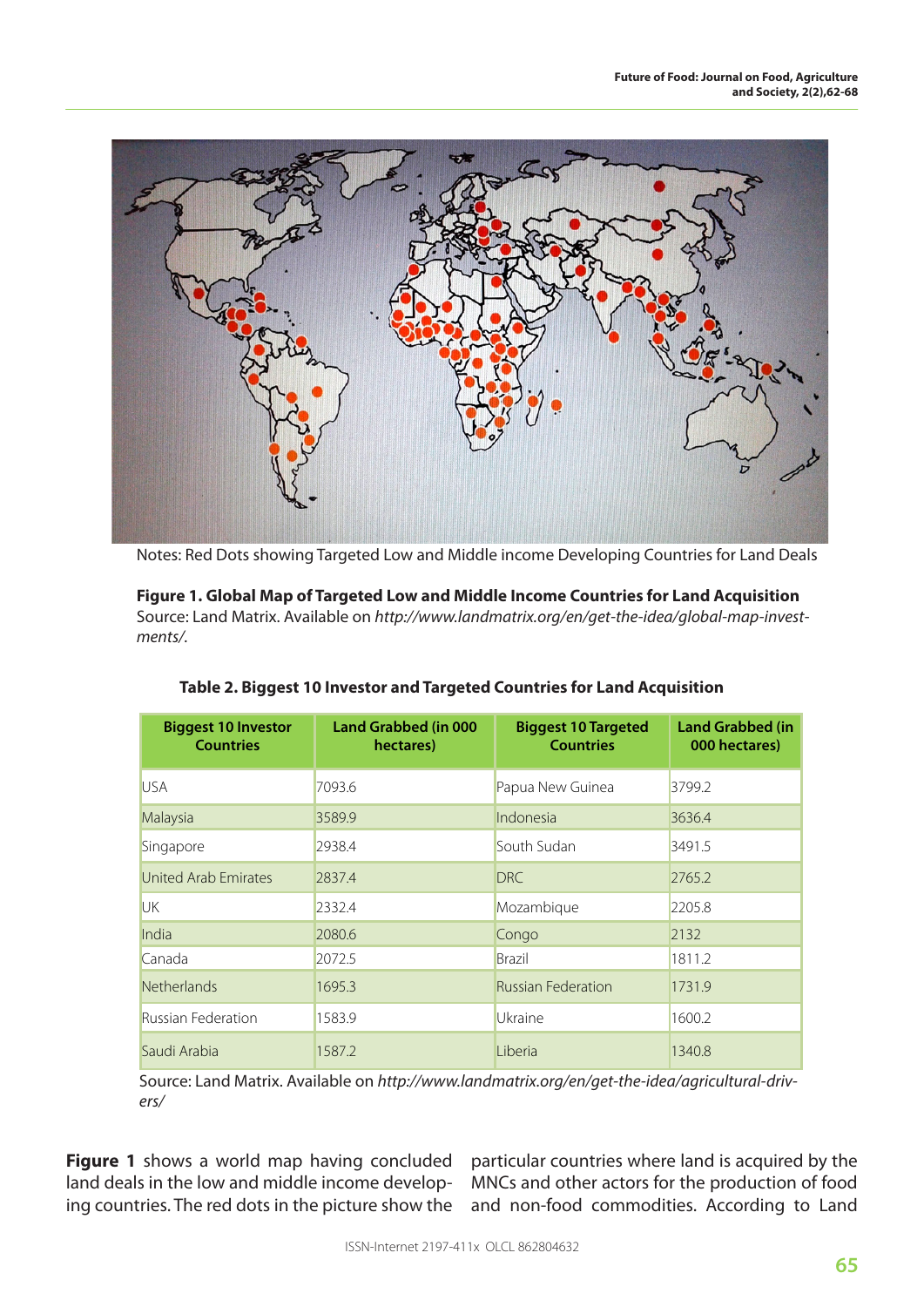Matrix, these confirmed land deals account for around 31.07 million hectares of land in the period ranging from 2003-13 (**Table 1**). Initially, it was said by the MNCs that the land being purchased would be used for the food production to solve the problems of food insecurity in the targeted and the domestic countries. But, of all the 31.07 million hectares which is purchased only 3.28 million hectares are devoted for the food crops while for the non-food crops, this amounts 11.24 million hectares. For flex and multiple crops in different categories, the lands devoted are 6.35 and 10.21 million hectares respectively.

Under the region-wise land acquisition, Africa has been the biggest target for land acquisition where 16 million hectares have been purchased by the MNCs and other investors. In Latin America, the total land acquired is 3.47 million hectares, for Asian countries, it was estimated around 6.5 million hectares while for Europe (mostly Eastern Europe), the land acquired is 2.85 million hectares and in Oceania countries, this estimate amounts 2.26 million hectares. A handful of countries have become the biggest international farmland grabbers and are re-sketching the global land ownership map (**Table 2**). The data available with the Land Matrix suggests that countries like USA, Malaysia, Singapore, UAE, UK, India, Canada, Netherlands, China, Russian Federation and Saudi Arabia are the biggest investors in land while Papua New Guinea, Indonesia, South Sudan, DRC, Mozambique, Congo, Brazil, Russian Federation, Ukraine, Ethiopia and Liberia are the few biggest targeted countries where land has been acquired, although, there are a large number of state and non-state actors involved in land purchase throughout the global map.

#### **India's Role in Global Land Acquisition**

India is among the top overseas land grabbers on the world stage. But, the relevant fact, here, is that it is facing various violent conflicts and movements against land acquisition in its own territory for private purposes, residential apartments, and for the land being acquired to establish SEZs by the MNCs. It is also relevant to mention that Indian laws do not permit the MNCs to acquire land in India for agricultural purposes except the vertical integration with the farmers for the purchase of the produce to establish agribusiness. So, under such a characteristic of land relations in India, MNCs and other investors from India are making investments in overseas land markets. The scale of India's land acquisition has been almost 2080.6 thousand hectares around the globe, mainly, in South America, Africa, and in South East Asian countries (**Table 3**). The countries where Indian MNCs and association of farmers have invested in land are Brazil, Guyana, Sudan, Zambia, Uganda, Tanzania, Rwanda, Mozambique, Madagascar, Kenya, Ethiopia, Sierra Leone, Ghana, Malaysia, Laos, Indonesia and Cambodia. More than 80 Indian Companies are involved in purchasing land and establishing agribusiness in these countries (Rowden, 2011) to cultivate food as well as non-food and flex crops.

Several governments of the African countries are directly inviting the MNCs from India and other developing countries to purchase and cultivate land. For example, the Ethiopian Government had invited Indian companies to invest in agricultural land as the Ethiopian Minister of Agriculture, Mr. Tefera Derbew, said "How much land will actually go to Indian investors depends entirely on the interests of the investors. If they come and take all the land, they are welcome"(The Economic Times, 2011).

Estimates claim that average land holding size in Ethiopia, where India based MNCs are major players in land, is about 2 hectares and more than 600 thousand hectares of land have been purchased by the investors. It means that over 300 thousand families have been potentially displaced, but only 20,000 people are expected to get jobs on highly mechanized farms. This is just an example to show how foreign MNCs in collaboration with the African countries' governments are directly playing with the livelihoods of African natives, particularly, with the livelihoods of the small farmers. These land acquisitions would displace thousands of such farmers without proper compensation. These farmers and the population in general would be left with lesser availability and accessibility of locally produced food for them as the MNCs involved in agri-production would be guided by the motive of profitability. It will result in forceful migration in search of alternate means of livelihoods which would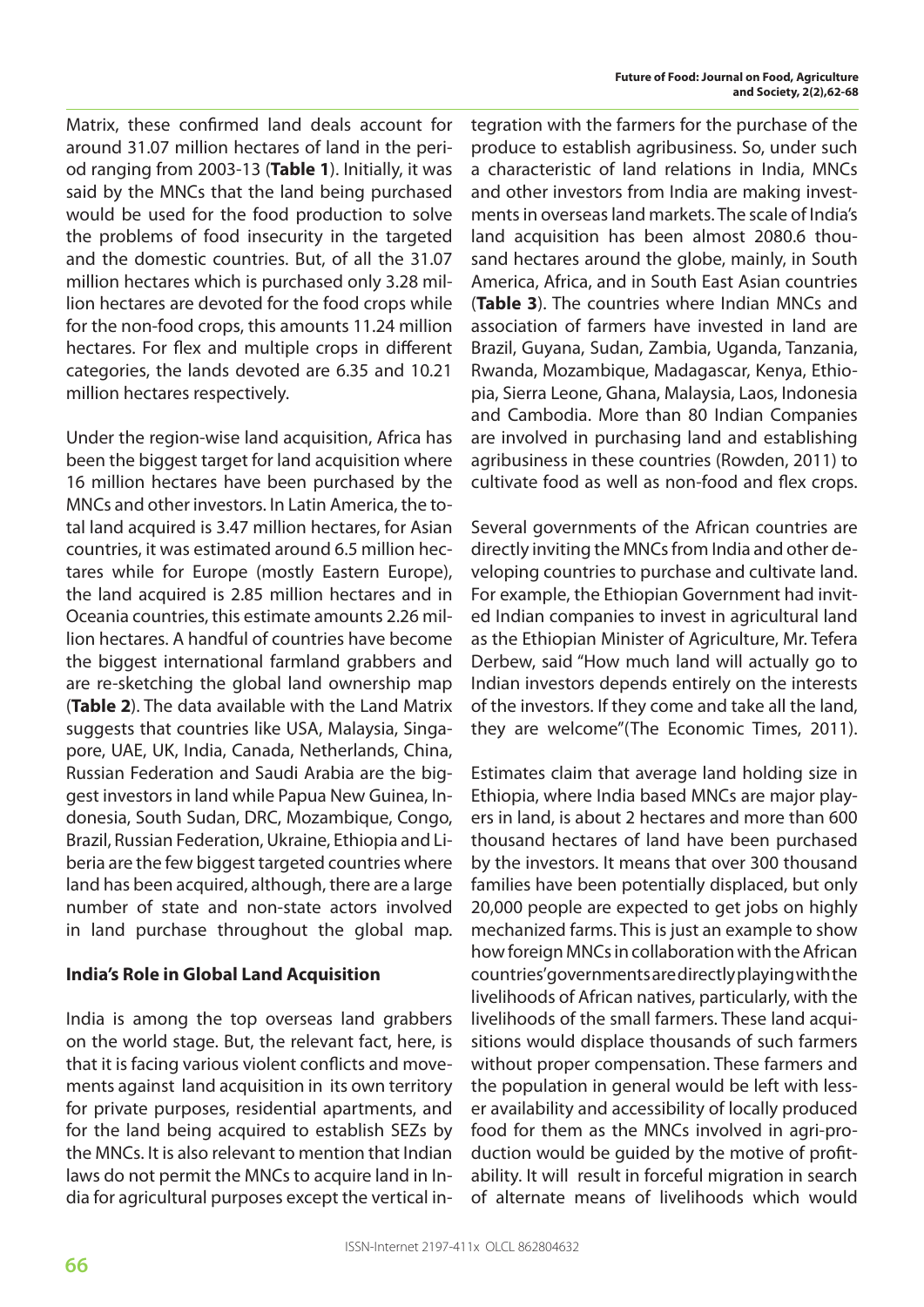| <b>Regions</b>  | <b>Land Acquired (in 000</b><br>hectares) | <b>Countries</b>                                                                                                 |  |  |
|-----------------|-------------------------------------------|------------------------------------------------------------------------------------------------------------------|--|--|
| South America   | 815.8                                     | Brazil, Guyana                                                                                                   |  |  |
| Western Africa  | 485.3                                     | Sudan, Zambia, Uganda, Tan-<br>zania, Rwanda, Mozambique,<br>Madagascar, Kenya, Ethiopia,<br>Sierra Leone, Ghana |  |  |
| Eastern Africa  | 370.9                                     |                                                                                                                  |  |  |
| Northern Africa | $\bigcap$                                 |                                                                                                                  |  |  |
| South East Asia | 4076                                      | Malaysia, Laos, Indonesia, Cam-<br>bodia                                                                         |  |  |
| Total           | 2080.6                                    |                                                                                                                  |  |  |

**Table 3.Scale of India's Global Land Acquisition**

Source: Land Matrix, Available on *http://www.landmatrix.org/en/get-the-idea/ web-transnational-deals/*

#### **Conclusion**

Land acquisition is an old phenomenon resulting in a new framework throughout human history, since its inception, to feudalism, pre-capitalism to its current capitalist oligarchy where neo-liberal market based systems and financialization of the economies have been at the helm of state affairs. The land acquisition, at the current juncture, is a brain child of the ongoing economic recession, devastated securities markets and muddled investors' faith in hedge funds. To avoid these involved risks via speculation in the agricultural commodity markets through controlling agricultural activities directly and creating its own value chains for trade in agribusiness and to accumulate capital, the MNCs from the developed and developing countries have invested in land. The current sway of land acquisition in developing countries can also be attributed to the crisis of capitalism in itself and its inherent tendency to monopolize all the natural and other resources. By doing this, it destroys the existing agricultural structure: the small and medium scale farming, its biodiversity, land relations and its ownership structures. It converts the self-sustenance based agriculture to the dependence on the market for food and export based large scale production chain for profit resulting in the loss of employment, livelihood and sovereignty of the natives. These unabated threats to livelihoods and sovereignty to the indigenous communities in Africa, Asia and Latin America has produced several violent movements to save farming as a right of the locals and have forced their governments to cancel a few land agreements with the MNCs. Still, the rush to the land under current circumstances gives several reasons to conclude it as a process of neo-colonialism where several ex-colonies like India and China are at the forefront of land acquisition to make new colonies for their own benefit at the cost of the lives of the native people.

#### **Acknowledgement**

The author would like to thank Professor Praveen Jha for his valuable comments and guidance that led to undertake this work successfully. Furthermore my special thank goes the Future of Food Journal reviewers and editors for their excellent comments and the very helpful suggestions, which make this paper stronger.